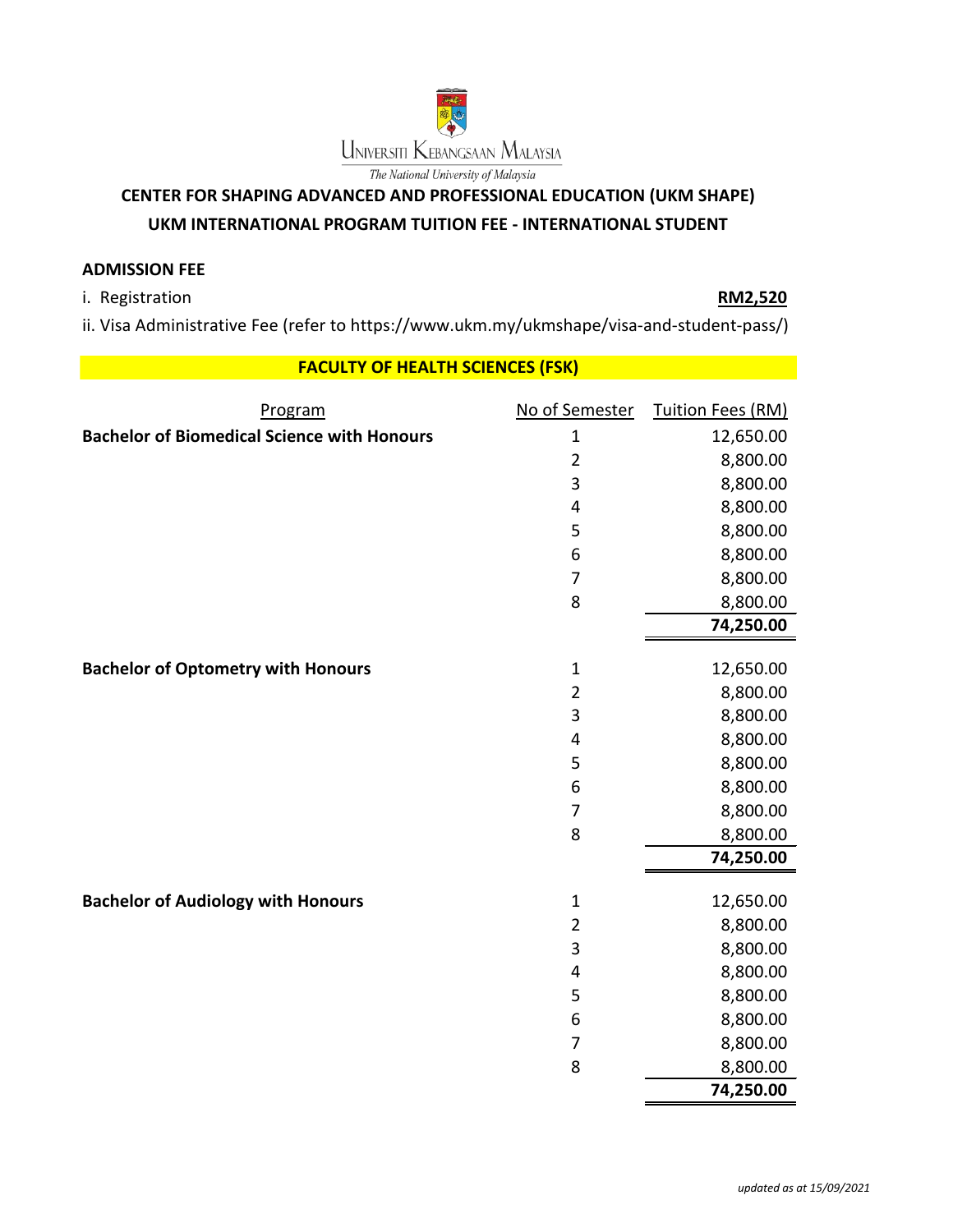| <b>Bachelor of Speech Science with Honours</b>          | $\mathbf 1$    | 12,650.00 |
|---------------------------------------------------------|----------------|-----------|
|                                                         | $\overline{2}$ | 8,800.00  |
|                                                         | 3              | 8,800.00  |
|                                                         |                |           |
|                                                         | 4              | 8,800.00  |
|                                                         | 5              | 8,800.00  |
|                                                         | 6              | 8,800.00  |
|                                                         | $\overline{7}$ | 8,800.00  |
|                                                         | 8              | 8,800.00  |
|                                                         |                | 74,250.00 |
| <b>Bachelor of Diagnostic Imaging and Radiotheraphy</b> | $\mathbf 1$    | 12,650.00 |
| with Honours                                            | $\overline{2}$ | 8,800.00  |
|                                                         | 3              | 8,800.00  |
|                                                         | 4              | 8,800.00  |
|                                                         | 5              | 8,800.00  |
|                                                         | 6              | 8,800.00  |
|                                                         | 7              | 8,800.00  |
|                                                         | 8              | 8,800.00  |
|                                                         |                | 74,250.00 |
|                                                         |                |           |
| <b>Bachelor of Physiotheraphy with Honours</b>          | $\mathbf 1$    | 12,650.00 |
|                                                         | $\overline{2}$ | 8,800.00  |
|                                                         | 3              | 8,800.00  |
|                                                         | 4              | 8,800.00  |
|                                                         | 5              | 8,800.00  |
|                                                         | 6              | 8,800.00  |
|                                                         | $\overline{7}$ | 8,800.00  |
|                                                         | 8              | 8,800.00  |
|                                                         |                | 74,250.00 |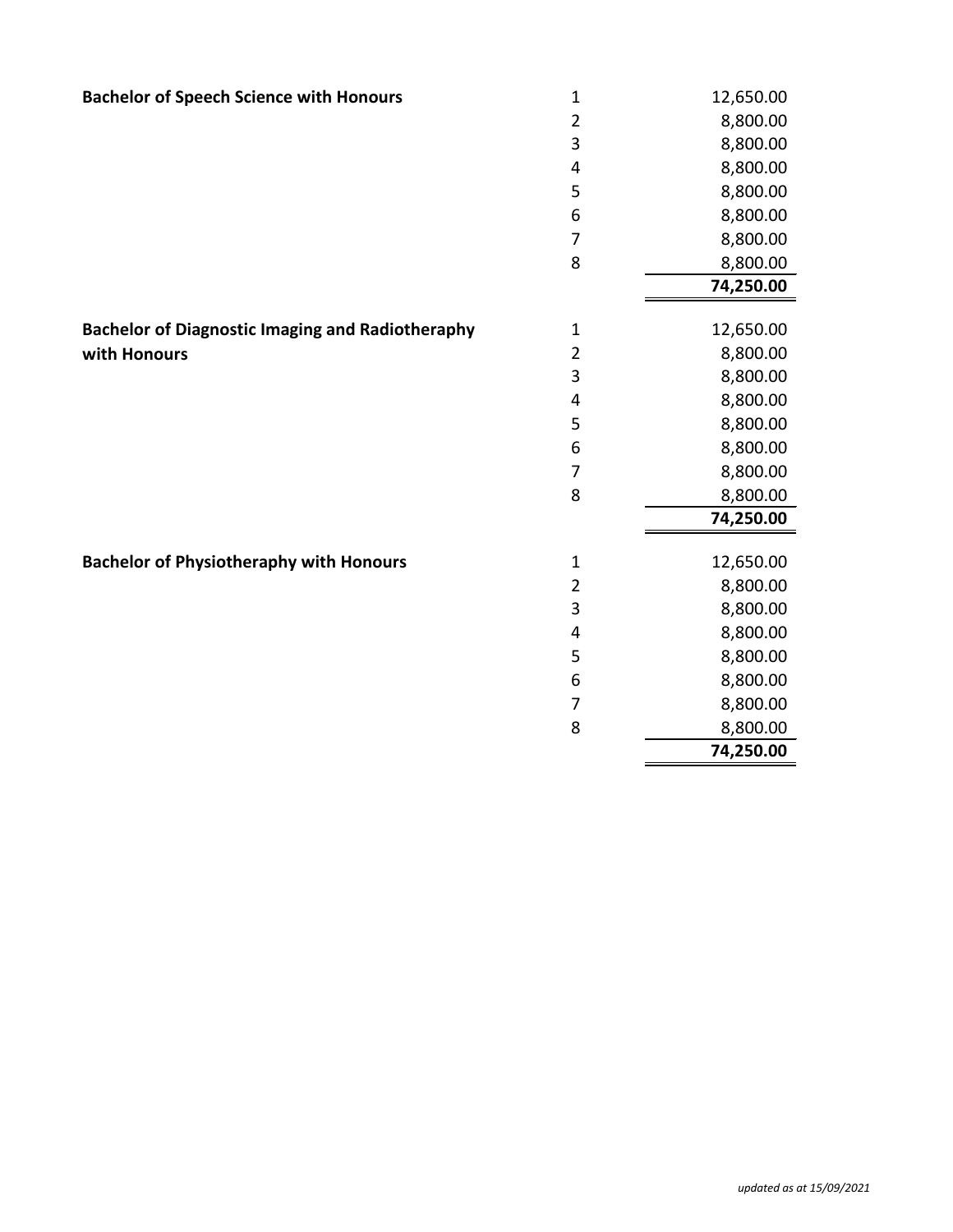| <b>Bachelor of Environmental Health with Honours</b> | $\mathbf 1$    | 12,650.00 |
|------------------------------------------------------|----------------|-----------|
|                                                      | $\overline{2}$ | 8,800.00  |
|                                                      | $\mathsf 3$    | 8,800.00  |
|                                                      | 4              | 8,800.00  |
|                                                      | 5              | 8,800.00  |
|                                                      | 6              | 8,800.00  |
|                                                      | $\overline{7}$ | 8,800.00  |
|                                                      | 8              | 8,800.00  |
|                                                      |                | 74,250.00 |
|                                                      |                |           |
| <b>Bachelor of Occupational Health with Honours</b>  | $\mathbf 1$    | 12,650.00 |
|                                                      | $\overline{2}$ | 8,800.00  |
|                                                      | 3              | 8,800.00  |
|                                                      | 4              | 8,800.00  |
|                                                      | 5              | 8,800.00  |
|                                                      | 6              | 8,800.00  |
|                                                      | $\overline{7}$ | 8,800.00  |
|                                                      | 8              | 8,800.00  |
|                                                      |                | 74,250.00 |
| <b>Bachelor of Dietetics with Honours</b>            | $\mathbf 1$    | 12,650.00 |
|                                                      | $\overline{2}$ | 8,800.00  |
|                                                      | 3              | 8,800.00  |
|                                                      | 4              | 8,800.00  |
|                                                      | 5              | 8,800.00  |
|                                                      | 6              | 8,800.00  |
|                                                      | 7              | 8,800.00  |
|                                                      | 8              | 8,800.00  |
|                                                      |                | 74,250.00 |
| <b>Bachelor of Science Nutrition with Honours</b>    | $\mathbf 1$    | 12,650.00 |
|                                                      | $\overline{2}$ | 8,800.00  |
|                                                      | 3              | 8,800.00  |
|                                                      | 4              | 8,800.00  |
|                                                      | 5              | 8,800.00  |
|                                                      | 6              | 8,800.00  |
|                                                      | $\overline{7}$ | 8,800.00  |
|                                                      | 8              | 8,800.00  |
|                                                      |                | 74,250.00 |